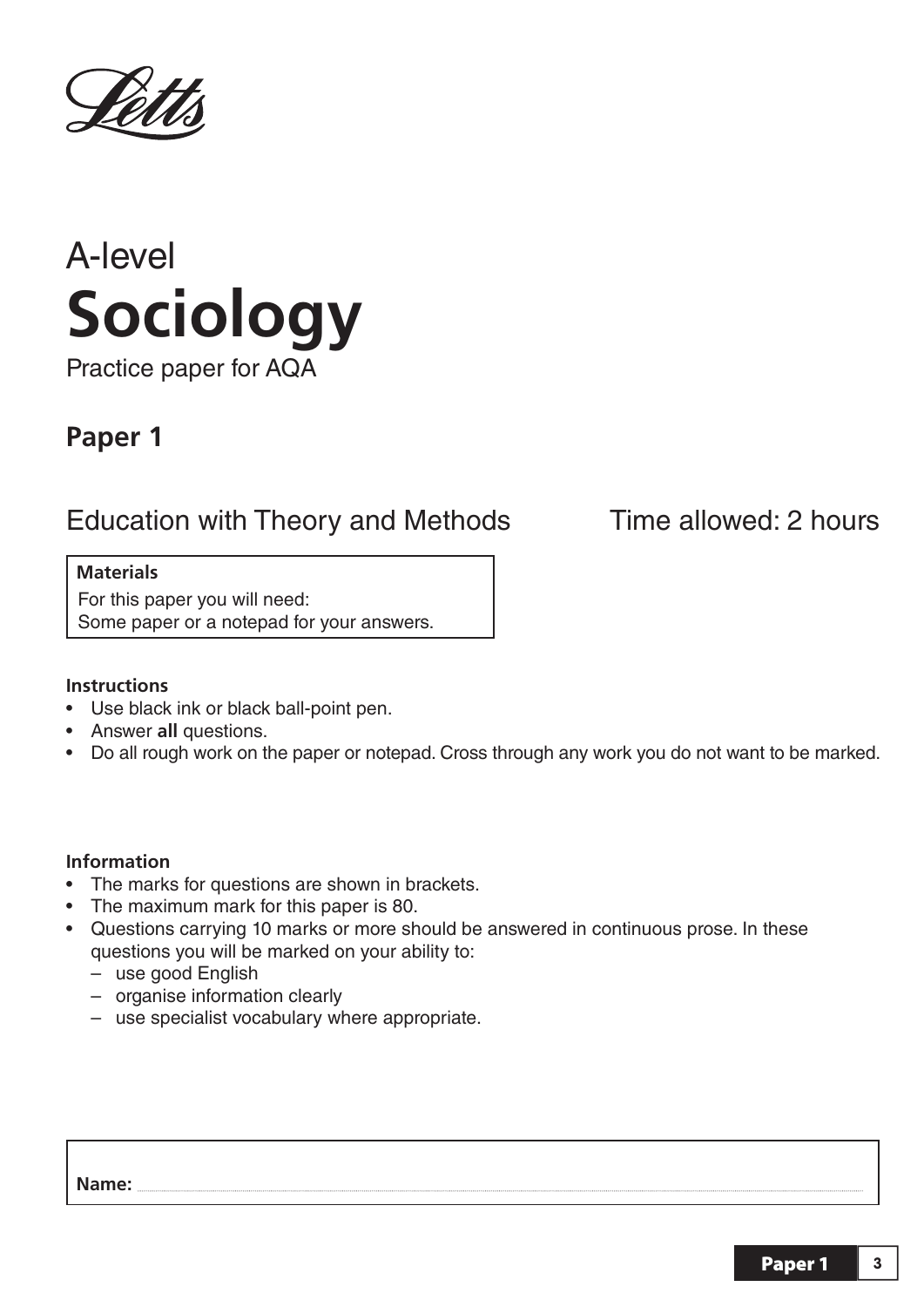**0 1** Outline **two** ways in which cultural capital may benefit a student in their educational achievement.

**[4 marks]**

**0 2** Outline **three** examples of patriarchy that may exist within schools.

**[6 marks]** 

**0 3** Read **Item A** below and answer the question that follows.

#### **Item A**

There is much debate in education as to whether mixed ability groups or streamed sets are the most beneficial to the pupil. For example, some subjects, such as maths, have tiered exams, so many would argue that classes based on varying degrees of ability are the most logical way to teach students in a comfortable environment.

 Applying material from **Item A**, analyse **two** ways in which setting and streaming could impact educational performance.

**[10 marks]** 

**0 4** Read **Item B** below and answer the question that follows.

#### **Item B**

Statistics show that some ethnic minority students continue to underperform in education. Many sociologists believe that this is a result of factors outside of day-to-day school life.

For example, in many households young children have a large amount of responsibility around the home in the form of domestic labour and looking after siblings. This can have a serious impact on the amount of time that can be dedicated to school work and completing homework tasks.

 Applying material from **Item B** and your knowledge, evaluate the view that some ethnic minority underperformance is a result of factors outside of the school environment.

**[30 marks]**